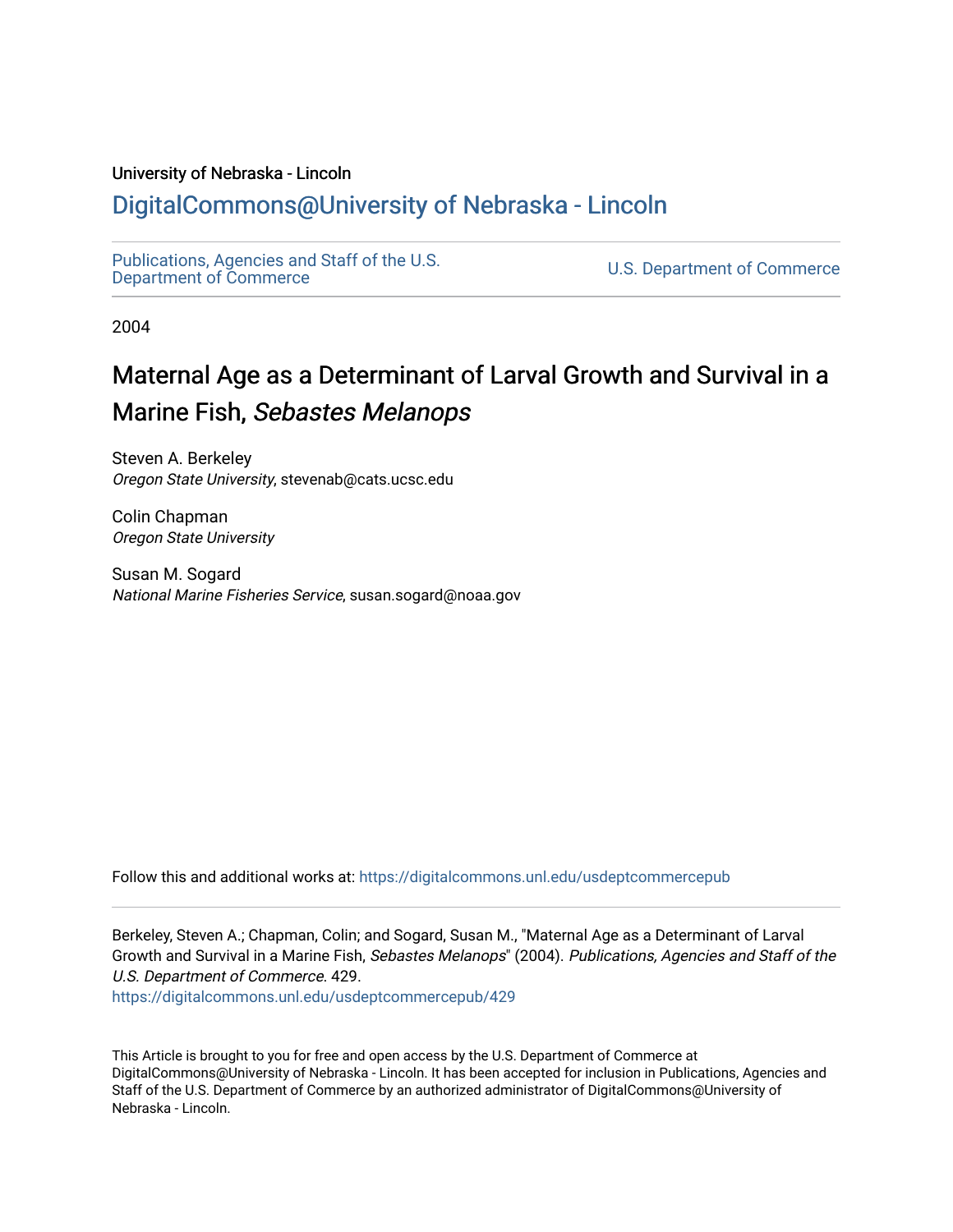# MATERNAL AGE AS A DETERMINANT OF LARVAL GROWTH AND SURVIVAL IN A MARINE FISH, *SEBASTES MELANOPS*

STEVEN A. BERKELEY,<sup>1,3</sup> COLIN CHAPMAN,<sup>1,4</sup> AND SUSAN M. SOGARD<sup>2</sup>

<sup>1</sup>*Hatfield Marine Science Center, Oregon State University, Newport, Oregon 97365 USA* <sup>2</sup>*National Marine Fisheries Service, 110 Shaffer Road, Santa Cruz, California 95060 USA*

*Abstract.* Relative body size has long been recognized as a factor influencing reproductive success in fishes, but maternal age has only recently been considered. We monitored growth and starvation resistance in larvae from 20 female black rockfish (*Sebastes melanops*), ranging in age from five to 17 years. Larvae from the oldest females in our experiments had growth rates more than three times as fast and survived starvation more than twice as long as larvae from the youngest females. Female age was a far better predictor of larval performance than female size. The apparent underlying mechanism is a greater provisioning of larvae with energy-rich triacylglycerol (TAG) lipids as female age increases. The volume of the oil globule (composed primarily of TAG) present in larvae at parturition increases with maternal age and is correlated with subsequent growth and survival. These results suggest that progeny from older females can survive under a broader range of environmental conditions compared to progeny from younger females. Age truncation commonly induced by fisheries may, therefore, have severe consequences for long-term sustainability of fish populations.

*Key words: larval quality; lipid allocation; maternal effects; reproductive trade-offs;* Sebastes melanops*.*

# **INTRODUCTION**

Many species of marine fish exhibit surprisingly long life spans, with the maximum age of species in a diverse range of families often exceeding 100 years (Cailliet et al. 2001). An association of longevity with variability in recruitment was initially documented for clupeiform fishes by Murphy (1968), and appears to be widespread in teleosts (Longhurst 2002). The adaptive value of a long life span is that reproductive output is allocated across many years, a bet-hedging strategy that ensures some reproductive success despite potentially long periods of environmental conditions unfavorable for larval survival (Leaman and Beamish 1984, Secor 2000*a*). At the population level, longevity provides a storage effect similar to the seed bank of plants, ensuring extended survival of adults until favorable recruitment conditions recur (Warner and Chesson 1985).

While the advantage of longevity for persistence of a population in a variable environment is intuitive, a growing body of evidence suggests that a broad age distribution can also reduce recruitment variability (Lambert 1990, Marteinsdottir and Thorarinsson 1998, Secor 2000*b*). There are at least two mechanisms by which this buffering could occur: (1) there may be age-

Manuscript received 23 October 2003; revised 27 October 2003; accepted 13 November 2003; final version received 4 December 2003. Corresponding Editor: M. A. Hixon.

<sup>3</sup> Present address: Long Marine Lab, University of California, 100 Shaffer Road, Santa Cruz, California 95060 USA. E-mail: stevenab@cats.ucsc.edu

<sup>4</sup> Present address: S.P. Cramer and Associates, Inc., 600 NW Fariss Road, Gresham, Oregon 97030 USA.

related differences in the time and location of spawning (Lambert 1987, Hutchings and Myers 1993), effectively spreading larval production over temporally and spatially variable environmental conditions, and (2) older fish may produce more fit eggs and larvae (Hislop 1988, Marteinsdottir and Steinarsson 1998), which can survive under conditions inadequate for survival of progeny from younger fish. Theoretical analyses suggest that even slightly enhanced rates of early survival and growth have a cumulative effect that can translate into a greatly increased probability of subsequent recruitment (Houde 1987), and field studies have demonstrated a general trend of higher survival among faster growing individuals or cohorts during the larval stage (Meekan and Fortier 1996, Hare and Cowen 1997, Bergenius et al. 2002). Paradoxically, if older fish do produce larvae of better condition, thereby ensuring population viability, fishing obliterates this benefit by selectively removing larger, older individuals.

In this paper, we present results of rearing experiments that address the question of whether larval growth and survival rates are related to maternal age. Our study subject, black rockfish (*Sebastes melanops*), is a broadly distributed nearshore species in the northeast Pacific. The rockfishes in general are characterized by long life spans and slow adult growth compared to most other bony fishes, high recruitment variability, and a live-bearing reproductive pattern (Love et al. 2002). Females retain sperm in the lumen of the ovary for several months until the eggs are fertilized (usually December–February; Boehlert and Yoklavich 1984). Developing embryos receive nourishment from the fe-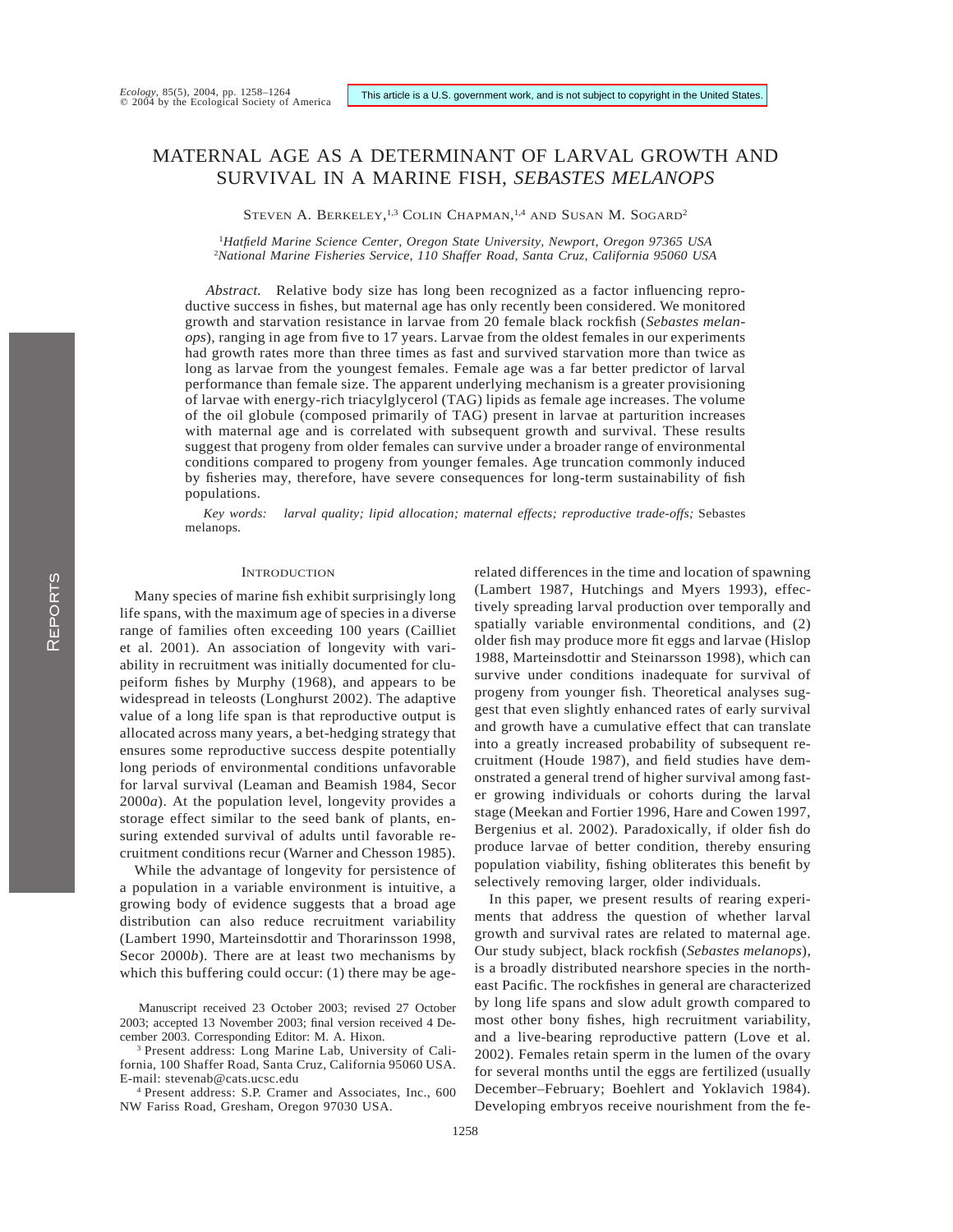

PLATE 1. Newly extruded black rockfish larva ( $\sim$ 4.6 mm notochord length) with oil globule clearly visible. Photo credit: Colin Chapman.

male and are thus considered viviparous (Yoklavich and Boehlert 1991). Following a gestation period of  $\sim$ 37 days at 10°C (Boehlert and Yoklavich 1984), females extrude 500 000 to 1 000 000 larvae (S. J. Bobko and S. A. Berkeley, *unpublished manuscript*). Although this reproductive strategy provides maximum protection for progeny during the highly vulnerable egg and yolk-sac larval stages, at parturition the larvae are small  $(<5$  mm in length), only five days posthatch (Yoklavich and Boehlert 1991), and only partially developed. Larvae are capable of feeding immediately after birth, but the period during which they can survive until adequate food becomes available is determined by the amount of endogenous energy stores at birth. Starvation during the initial feeding stage is thought to be a major source of larval mortality, contributing to fluctuations in year class strength (Lasker 1975), and may be a critical factor in recruitment variability in rockfishes (Moser and Boehlert 1991).

# **METHODS**

#### *Rearing experiments*

From 1998 to 2000, we collected mature female black rockfish along the central Oregon coast close to the time of larval parturition (December and January). Fish were held individually in 750-L tanks for 1–3 months without food in a flow-through seawater system at ambient temperatures (mean =  $12^{\circ}$ C) and salinity. Larval development was monitored by anesthetizing the fish and withdrawing a sample of larvae using a catheter inserted into the oviduct. When parturition was imminent, we anesthetized the female and removed the larvae. Females were subsequently measured, weighed, and aged from their otoliths (MacLellan 1997). From fork length and wet mass (liver and ovaries removed) a condition index was calculated as (mass/length<sup>3</sup>)  $\times$ 100. A liver index was calculated as liver mass/wet mass, as a measure of energy reserves. A sample of  $\sim$  500 larvae was rinsed in distilled water and frozen at  $-80^{\circ}$ C for proximate analysis of body composition. Carbon, nitrogen, and ash were determined using the Dumas combustion method (Analytical Chemistry Laboratory, University of California, Santa Barbara) and used to calculate protein and lipid concentration. Another sample of 40–50 larvae was photographed, with the images used to determine notochord length of individual larvae and the diameter of their oil globule (from which we calculated oil globule volume; see Plate 1). A separate sample of 10 larvae was rinsed in distilled water, dried at  $60^{\circ}$ C for 24 h, and weighed to the nearest  $1.0 \mu$ g to estimate larval mass. Initial larval condition was calculated from the mean length and mass data of larvae collected from each female.

For the rearing experiments, we stocked 500 larvae in each of six 50-L tanks, with two replicates of three food densities (0, 1, and 10 rotifers per mL). We report here only the results of the 0 and 10 rotifer rations because there was no statistical difference between the two treatments receiving food. Larvae were reared at constant temperature ( $10^{\circ}$ C) under a 12:12, L:D photoperiod for 30 days or until all larvae had died. Growth rates were estimated from the fed tanks, based on a sample of 3–5 larvae removed every three days. Nitrate and ammonia levels were monitored every other day and remained below detectable levels.

Fed treatments received a diet of enriched marine rotifers (*Brachionus plicatilis*). Rotifer cultures were maintained on a combination of cultured live algae (*Isochrysis galbana*) and Rotimac (Aquafauna Biomarine, Hawthorne, California, USA), a commercial rotifer diet supplement. Prior to larval feeding, rotifers were enriched with Algamac 3010 flake enrichment medium (Aquafauna Bio-marine). Food levels in the rearing containers were monitored and adjusted daily to maintain target concentrations. Dead rotifers were siphoned daily from the bottom of the rearing tanks.

Growth in length and mass were estimated with linear regression models  $L_t = a + bt$  and  $W_t = a + bt$ , where  $L_t$  is the estimated length (mm) at time  $t$ ,  $W_t$  is the estimated dry mass (mg) at time *t*, *b* is the growth rate (mm or mg/d), *t* is time (d), and *a* is the *y*-intercept. Growth in length and mass over the size range observed in these experiments was best described by a linear function. The slopes of these relationships were used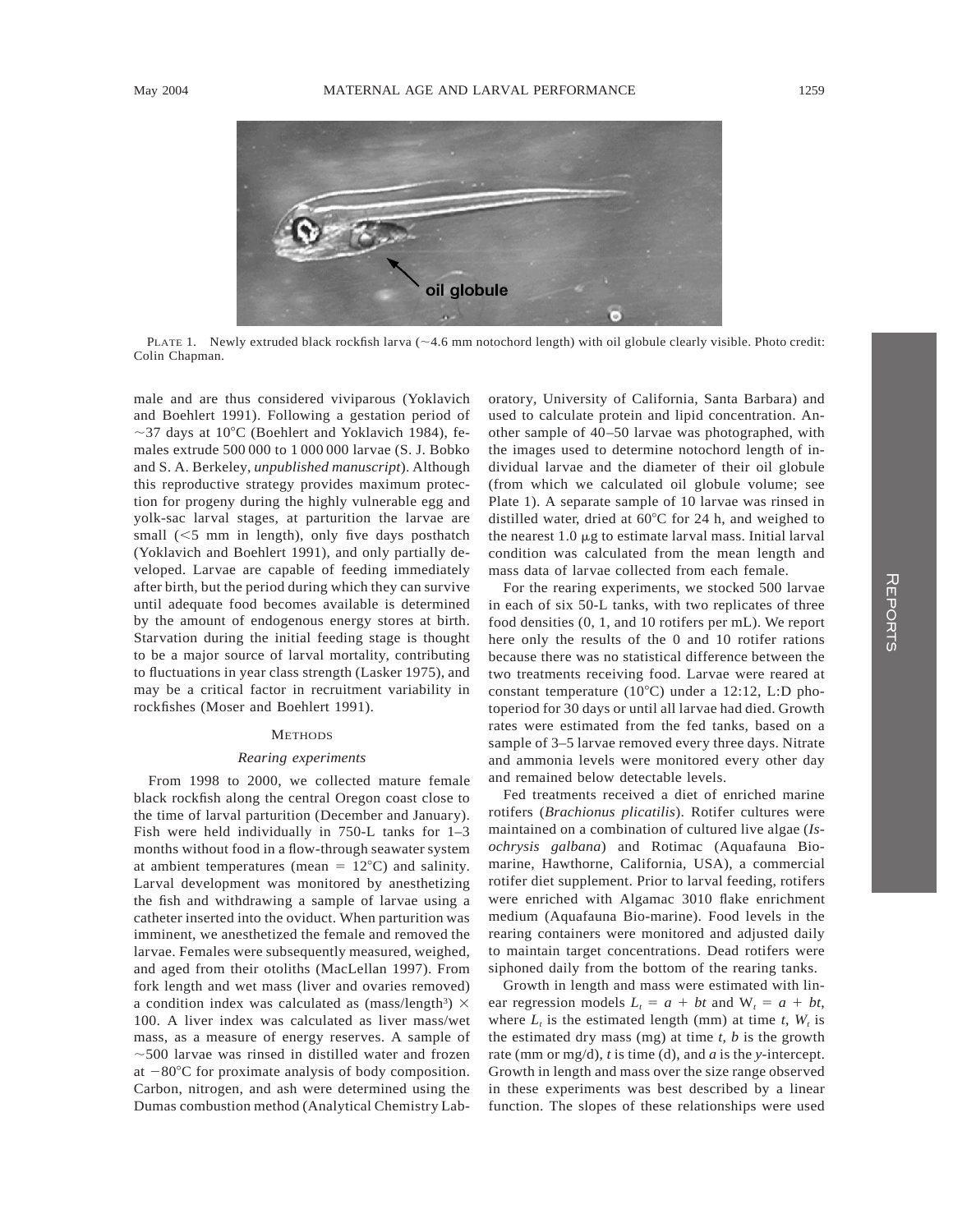as dependent variables in subsequent regression analyses.

Time to starvation in the unfed treatments was estimated as the number of days until 50% of the initial number of larvae remained. Data for each measure of larval performance were pooled from the two replicates for each female.

## *Age composition of wild populations*

We estimated the age structure of female black rockfish in wild populations by examining fish from recreational and commercial fishery catches off the coast of central Oregon in 1996–2000. Fishing effort was largely concentrated on nearshore rocky reef habitats  $<$  60 m in depth. Most of our samples came from the discarded carcasses of recreationally caught fish. The majority of black rockfish we examined were either immature or male. All the mature females we encountered  $(n = 1643)$  were measured for length and aged from the otoliths. Ovary stage was determined and body condition was based on a liver index calculated as liver mass/length<sup>3</sup>.

# *Data analysis*

Our hypothesis that larval performance is positively related to maternal age was tested using stepwise multiple regressions run separately for each measure of larval performance (growth in length, growth in mass, and time to 50% mortality). Maternal age, length, condition factor, and liver index were included as potential independent variables. All regressions were run as forward stepwise procedures, with criteria of  $F = 4.00$ for variable entry into the equation and  $F = 3.90$  for removal (SigmaStat version 2.03, SPSS, Chicago, Illinois, USA).

Results of these regressions were used to determine which measures of maternal fitness or condition are associated with larval performance. However, these measures do not provide insight into the mechanistic relationship between female condition and larval performance. Measured larval traits more directly affecting performance included larval condition index, initial larval length, initial percentage of lipids, and oil globule volume at parturition. We used stepwise multiple regression to test the influence of these independent variables on our three measures of larval performance (growth in length, growth in mass, and time to 50% mortality). A final stepwise regression examined the influence of maternal age, length, condition index, and liver index in determining oil globule volume. Best-fit simple regressions (linear and nonlinear) were fit to all measures of larval performance and all potential explanatory variables and maternal characteristics to allow a simple evaluation of significant relationships.

#### **RESULTS**

## *Effects of maternal traits on larval performance*

Maternal age had a clear and striking effect on all three measures of larval performance. In the fed treat-



FIG. 1. Relationships in black rockfish between maternal age and (A) growth in length, (B) growth in mass, and (C) median time to starvation.

ments, larvae from the oldest females grew more than three times as fast in both length and mass as larvae from the youngest females (Fig. 1A, B). In the unfed treatments, larvae from the oldest females survived starvation more than twice as long as larvae from the youngest females (Fig. 1C). The three performance measures best fit an asymptotic relationship with maternal age, suggesting limited improvement in larval quality at maternal ages older than those in this study.

Although maternal age was strongly correlated with larval performance, stepwise multiple regressions determined whether other maternal traits potentially explained an additional proportion of the variance in performance (Appendix). These regressions were all highly significant (growth in length,  $P = 0.005$ ; growth in mass,  $P = 0.001$ ; survival,  $P < 0.001$ ), and maternal age explained most of the variability observed. Maternal age was the only significant predictor of growth in mass. Maternal length was also a significant independent variable in the regression of larval growth in length ( $P = 0.035$ ), increasing the goodness of fit ( $r<sup>2</sup>$ )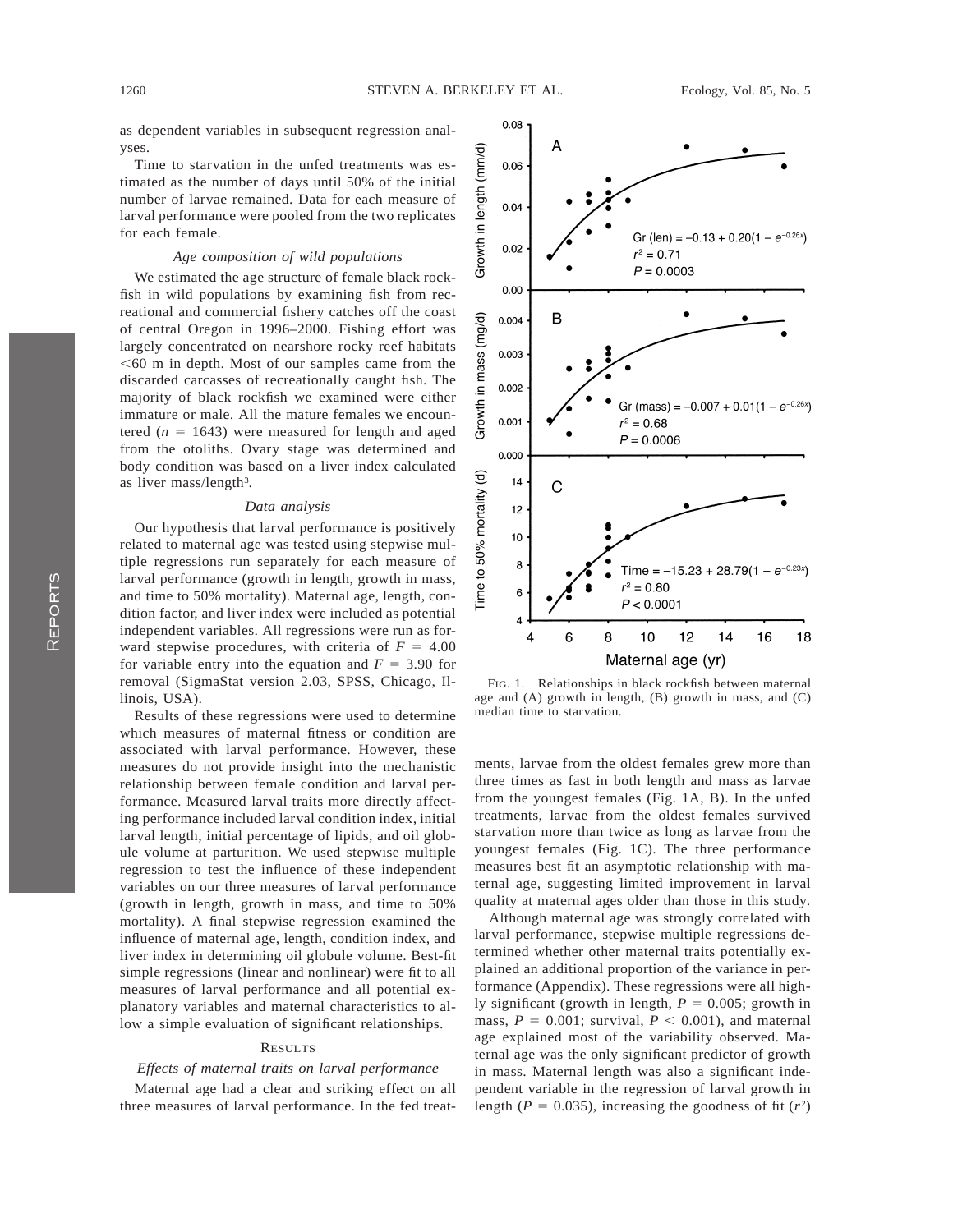TABLE 1. Matrix of coefficients of determination  $(r^2)$  for all larval and maternal traits measured in black rockfish.

|            | Trait |           |          |          |          |          |          |          |          |          |          |
|------------|-------|-----------|----------|----------|----------|----------|----------|----------|----------|----------|----------|
| Trait      | GL    | <b>GW</b> | S        | ILL      | LC       | %L       | OGV      | MA       | ML       | МC       | LI       |
| GL         |       | ***       | $\Omega$ | $\Omega$ | $\Omega$ |          | ***      | ***      | **       | $\theta$ |          |
| GW         | 0.99  |           | $\theta$ | *        |          |          | ***      | ***      | $\ast$   | 0        |          |
| S.         | 0.15  | 0.13      |          | $\Omega$ |          |          | ***      | ***      | *        | $\Omega$ |          |
| ILL        | 0.24  | 0.27      | 0.09     |          | ***      | $\Omega$ | $\Omega$ | *        | $\Omega$ | $\theta$ |          |
| LC         | 0.12  | 0.16      | 0.06     | 0.83     |          | $\Omega$ | $\Omega$ | *        | $\Omega$ | $\Omega$ | *        |
| %L         | 0.00  | 0.00      | 0.01     | 0.01     | 0.02     |          |          | $\Omega$ | $\Omega$ | $\theta$ | *        |
| <b>OGV</b> | 0.59  | 0.56      | 0.82     | 0.15     | 0.07     | 0.15     |          | ***      | *        | $\theta$ |          |
| MA         | 0.71  | 0.68      | 0.80     | 0.29     | 0.21     | 0.00     | 0.82     |          | *        | 0        |          |
| ML         | 0.51  | 0.43      | 0.38     | 0.13     | 0.10     | 0.10     | 0.25     | 0.24     |          | $\Omega$ |          |
| МC         | 0.06  | 0.06      | 0.05     | 0.00     | 0.00     | 0.14     | 0.06     | 0.02     | 0.01     |          | ** $(-)$ |
| LI         | 0.15  | 0.16      | 0.06     | 0.12     | 0.21     | 0.26     | 0.01     | 0.10     | 0.07     | 0.42     |          |

*Notes:* Results are based on best fits of simple linear and nonlinear regressions between each pair of traits. Positive relationships are designated by asterisks and nonsignificant relationships  $(P > 0.05)$  by 0. A negative relationship is designated with a minus sign (in parentheses). Coefficients of determination for significant regressions are shown in boldface type. Key to abbreviations: GL, larval growth rate in length; GW, larval growth rate in mass; S, time to 50% mortality (survival); ILL, initial larval length; LC, larval condition at parturition; %L, percentage of larval lipids; OGV, oil globule volume; MA, maternal age; ML, maternal length; MC, maternal condition; LI, liver index.

from 0.58 with only maternal age included to 0.71 with both variables included in the equation. In the regression of survival, maternal length was marginally significant ( $P = 0.055$ ), and increased the goodness of fit from  $r^2 = 0.67$  (including only maternal age) to 0.73. This result suggests that females that are both old and large produce the highest quality larvae.

#### *Larval traits associated with larval performance*

The larval trait most highly correlated with larval performance was the volume of the oil globule present at parturition (Table 1, see also Plate 1). Similar to the relationship of maternal age with larval performance, larvae from cohorts with the largest oil globules at parturition had growth rates in both length and mass that were more than three times faster and survival rates more than twice as high as cohorts with the smallest oil globules (Fig. 2).

In all three multiple regressions evaluating larval performance with four indices of larval condition, oil globule volume was the only significant predictor of larval performance, explaining 55%, 53%, and 79% of the observed variability in larval growth in length, growth in mass, and survival, respectively. Initial larval size, initial larval condition, and initial total larval lipids were all too weakly correlated with larval performance to be included in the regression equations (Appendix).

# *Maternal traits and oil globule volume*

Maternal age was related to larval performance, and larval performance was related to oil globule volume at parturition, suggesting that oil globule volume was in turn a function of maternal age. The linear regression between oil globule volume and maternal age was highly significant ( $r^2 = 0.82$ ,  $P < 0.001$ , Fig. 3). A stepwise



FIG. 2. Relationships in black rockfish between larval oil globule volume and  $(A)$  growth in length,  $(B)$  growth in mass, and (C) median time to starvation.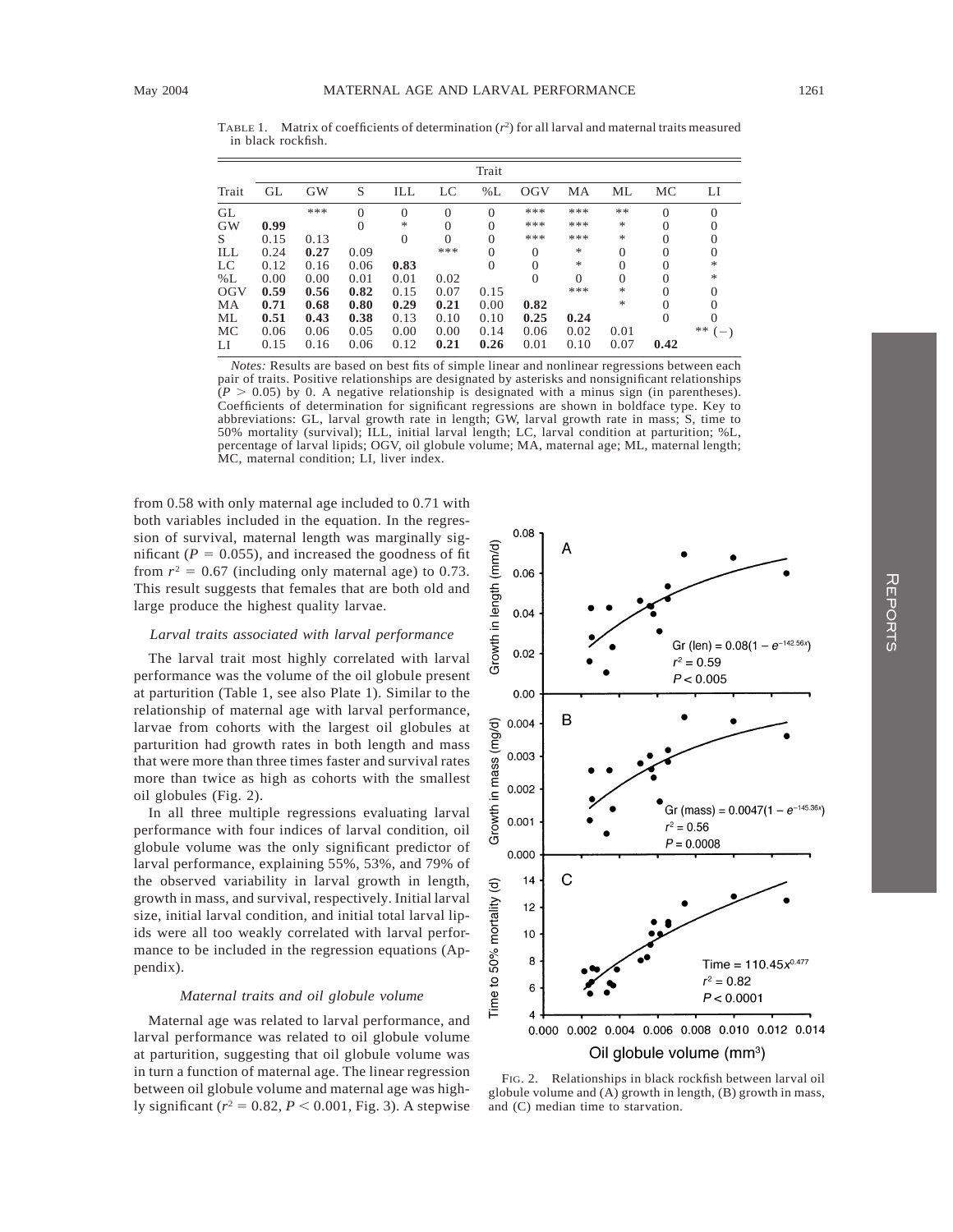

FIG. 3. Relationship between larval oil globule volume (OGV) and maternal age in black rockfish.

multiple regression was used to evaluate potential contributions of additional maternal traits of length, condition, and liver index in determining oil globule volume (Appendix). Only the liver index was significant  $(P = 0.05)$ , increasing the  $r^2$  from 0.82 to 0.85. However, the liver index was not related to maternal age (Table 1). To test for a laboratory effect on oil globule volume, we re-ran the multiple regression with time in captivity as an additional independent variable (Appendix). Although there was a weak negative correlation between time in captivity and age  $(r^2 = 0.30)$ because parturition often occurs earlier in older fish, there was no additional explanatory power and time in captivity was not included in the final model  $(P =$ 0.21). Our sample of wild females at comparable ovarian stages also did not exhibit any relation of liver index with age ( $P = 0.835$ ), and they did not differ from our experimental fish (Mann Whitney  $U$  test,  $P = 0.137$ ), suggesting that female condition was not influenced by our laboratory treatments.

#### *Evidence for age truncation in nature*

We observed a precipitous decline in the abundance of older age classes of black rockfish from 1996 to 1999 (Fig. 4). In 1996, the mean age of mature females retained by recreational fishermen in our sample was 9.3 years. By 2000, the mean age was only 7.4 years. There was no indication of a particularly abundant year class in the population that might have accounted for the decreased mean age of mature fish.

#### **DISCUSSION**

These results demonstrate a strong correspondence between maternal age and larval performance and indicate a likely mechanism for this relationship. Older black rockfish females provision their larvae with significantly larger oil globules than younger females, and the size of the oil globule appears to strongly affect larval growth and survival. At extrusion, most of the yolk has already been absorbed in rockfish larvae, but endogenous energy is available in the oil globule,

which is primarily composed of triacylglycerol (TAG), the lipid fraction providing energy for metabolism and growth (Norton et al. 2001). The importance of measuring a direct index of TAG availability rather than total lipids is evident from the lack of correspondence of the latter with either growth or survival. High variability in oil globule volume at a given larval size is evident in other larval rockfish (Norton et al. 2001), suggesting a trait susceptible to selective mortality processes, although the role of maternal age in determining oil volume has not been previously reported. The oil globule is likely the major source of energy sustaining larvae during the difficult transition to exogenous feeding. The size of the oil globule has also been correlated with larval survival in capelin (Chambers et al. 1989), an unrelated species with a contrasting reproductive pattern of external fertilization and broadcast spawning. Our results for the unfed treatments revealed a close correspondence between available TAG and survival. For the fed larvae, enhanced growth rates of cohorts with larger oil globules at parturition suggested that greater stores of TAG provided important benefits even when ad libitum food was continually present.

It seems likely that such large differences in growth and starvation tolerance would have a profound effect on larval survival. The ability of larval fish to survive a period of starvation is often critical due to the spatial and temporal unpredictability of encountering patches of zooplankton prey (Hunter 1981). Fast growth has clear benefits in allowing larvae to pass more quickly through the most vulnerable life history stages and to develop faster in physical and physiological capabilities that improve detection and capture of prey, avoidance of predators, and resistance to environmental challenges (Fuiman and Cowan 2003). Field studies have demonstrated that relatively small differences in growth rate, especially in the youngest larvae, can have a profound effect on survival: a doubling of the growth rate in larval bluefish (*Pomatomus saltatrix*) and Atlantic cod (*Gadus morhua*) can increase survival by a factor of 5–10 (Meekan and Fortier 1996, Hare and



FIG. 4. Age (mean and 95% CI) of mature female black rockfish sampled off the central Oregon coast for five years. Sample size is shown inside bars.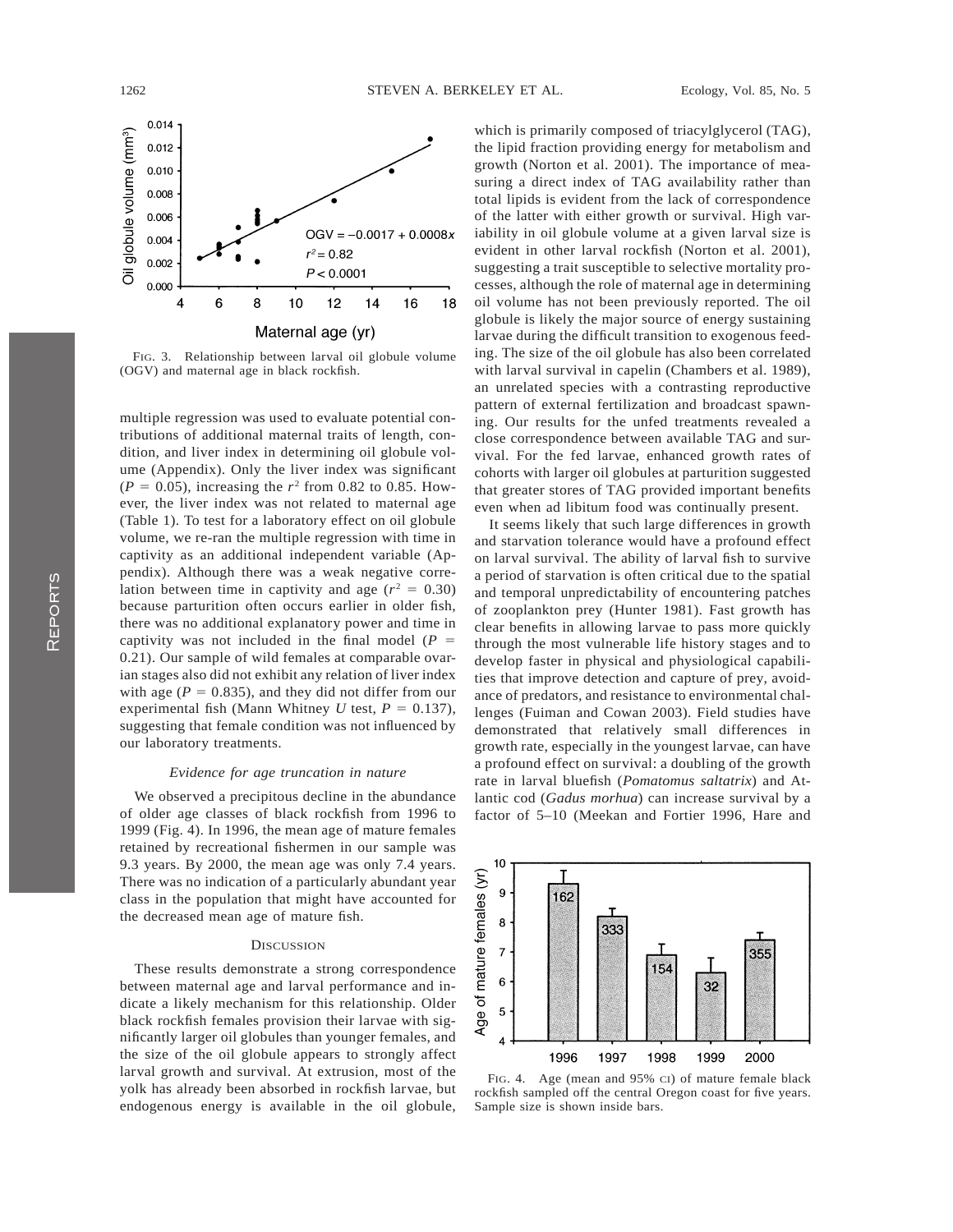Cowen 1997). We observed increases in survival by nearly a factor of three and in growth by nearly a factor of four between the offspring of young and old black rockfish. These differences may be conservative since larvae were reared under constant environmental conditions, with ad libitum rations in fed treatments, and no exposure to predators or competitors (other than their siblings).

These findings have important ramifications for management of marine fish populations. Current management paradigms for a broad array of species assume that all larvae, regardless of parental age, have an equal probability of survival. Results of our experiments suggest that this assumption is not true for black rockfish. Comparable effects of maternal age on progeny quality are evident in haddock (*Melanogrammus aegelfinus*, Hislop 1988) and Atlantic cod (Marteinsdottir and Steinarsson 1998), unrelated species with very different reproductive strategies than the live-bearing rockfish we studied, suggesting a broad generality to such age effects. Age truncation induced by removing large fish via fishing can, therefore, have a much greater impact on the reproductive capacity of a population than the simple reduction in biomass of mature females. Maintaining a significant proportion of older fish may be critical to long-term replenishment and stability in exploited fish populations. Murawski et al. (2001) provide an elegant synthesis of these effects in Atlantic cod. Other studies have also concluded that the biomass of mature females without regard to their age structure may overestimate the production of viable larvae (Trippel et al. 1997, Scott et al. 1999, Vallin and Nissling 2000).

Age truncation in fished populations is a widespread problem. Our data on adult ages were derived from nearshore reefs on the coast of Oregon that received intensified recreational fishing pressure in conjunction with the decline and eventual prohibition of coho salmon recreational fishing during the 1990s. Port sampling data collected by the Oregon Department of Fish and Wildlife (*unpublished data*) indicate that groundfish catches by recreational fishermen doubled in the 1990s compared to the 1980s. Although this shift in fishing effort was highly localized and we have only a short time series, the rapid removal of older fish was particularly striking.

Although female size was correlated with all of our measures of larval performance, maternal age explained a much greater proportion of the variance. Female size was correlated with age, but the relationship was relatively weak. Like most long-lived fishes, postmaturation growth rates of black rockfish are slow. Thus, the improvement in larval quality with maternal age was likely due to factors other than an increase in body size. Maternal effects on progeny quality and performance have previously been associated with the female's health and condition (Chambers and Waiwood 1996, Kerrigan 1997), but a potential shift in allocation

strategy with age has not been reported. Our indices of body and liver condition in females were derived from individuals postparturition (i.e., after exhaustion of maternal energy investment in reproduction), and revealed no correspondence with age. Assessment of female condition prior to egg fertilization will be needed to determine whether increased larval quality with increased age is a function of maternal energy reserves or some other trade-off in allocation. Increasing investment in larval TAG reserves with maternal age in black rockfish does not appear to be associated with a trade-off in fecundity. In fact, relative fecundity (number of larvae per gram of maternal body mass) increases with age (S. J. Bobko and S. A. Berkeley, *unpublished manuscript*). These age-related traits provide unequivocal support for the protection of older females in exploited fish populations.

#### **ACKNOWLEDGMENTS**

This research was funded by the NOAA Office of Sea Grant and Extramural Programs, U.S. Department of Commerce, under grant number NA76RG0476 (project numbers R/RCF-01 and R/RCF-01-pd), and by appropriations made by the Oregon State legislature. The views expressed herein do not necessarily reflect the views of any of those organizations. We are grateful for the support of Oregon Sea Grant.

#### LITERATURE CITED

- Bergenius, M. A. J., M. G. Meekan, D. R. Robertson, and M. I. McCormick. 2002. Larval growth predicts the recruitment success of a coral reef fish. Oecologia **131**:521– 525.
- Boehlert, G. W., and M. Yoklavich. 1984. Reproduction, embryonic energetics, and the maternal fetal relationship in the viviparous genus *Sebastes* (Pisces:Scorpaenidae). Biological Bulletin **167**:354–370.
- Cailliet, G. M., A. H. Andrews, E. J. Burton, D. L. Watters, D. E. Kline, and L. A. Ferry-Graham. 2001. Age determination and validation studies of marine fishes: do deepdwellers live longer? Experimental Gerontology **36**:739– 764.
- Chambers, R. C., W. C. Leggett, and J. A. Brown. 1989. Egg size, female effects, and the correlations between early life history traits: an appraisal at the individual level. Fishery Bulletin **87**:515–523.
- Chambers, R. C., and K. G. Waiwood. 1996. Maternal and seasonal differences in egg sizes and spawning characteristics of captive Atlantic cod (*Gadus morhua*). Canadian Journal of Fisheries and Aquatic Sciences **53**:1986–2003.
- Fuiman, L. A., and J. H. Cowan, Jr. 2003. Behavior and recruitment success in fish larvae: repeatability and covariation of survival skills. Ecology **84**:53–67.
- Hare, J. A., and R. K. Cowen. 1997. Size, growth, development and survival of the planktonic larvae of *Pomatomus saltatrix* (Pisces: Pomatomidae). Ecology **78**:2415–2431.
- Hislop, J. R. G. 1988. The influence of maternal length and age on the size and weight of the eggs and the relative fecundity of the haddock, *Melanogrammus aeglefinus,* in British waters. Journal of Fish Biology **32**:923–930.
- Houde, E. D. 1987. Fish early life dynamics and recruitment variability. American Fisheries Society Symposium **2**:17– 29.
- Hunter, J. R. 1981. Feeding ecology and predation of marine fish larvae. Pages 33–77 *in* R. Lasker, editor. Marine fish larvae. Washington Sea Grant, Seattle, Washington, USA.
- Hutchings, J. A., and R. A. Myers. 1993. Effect of age on the seasonality of maturation and spawning of Atlantic cod,